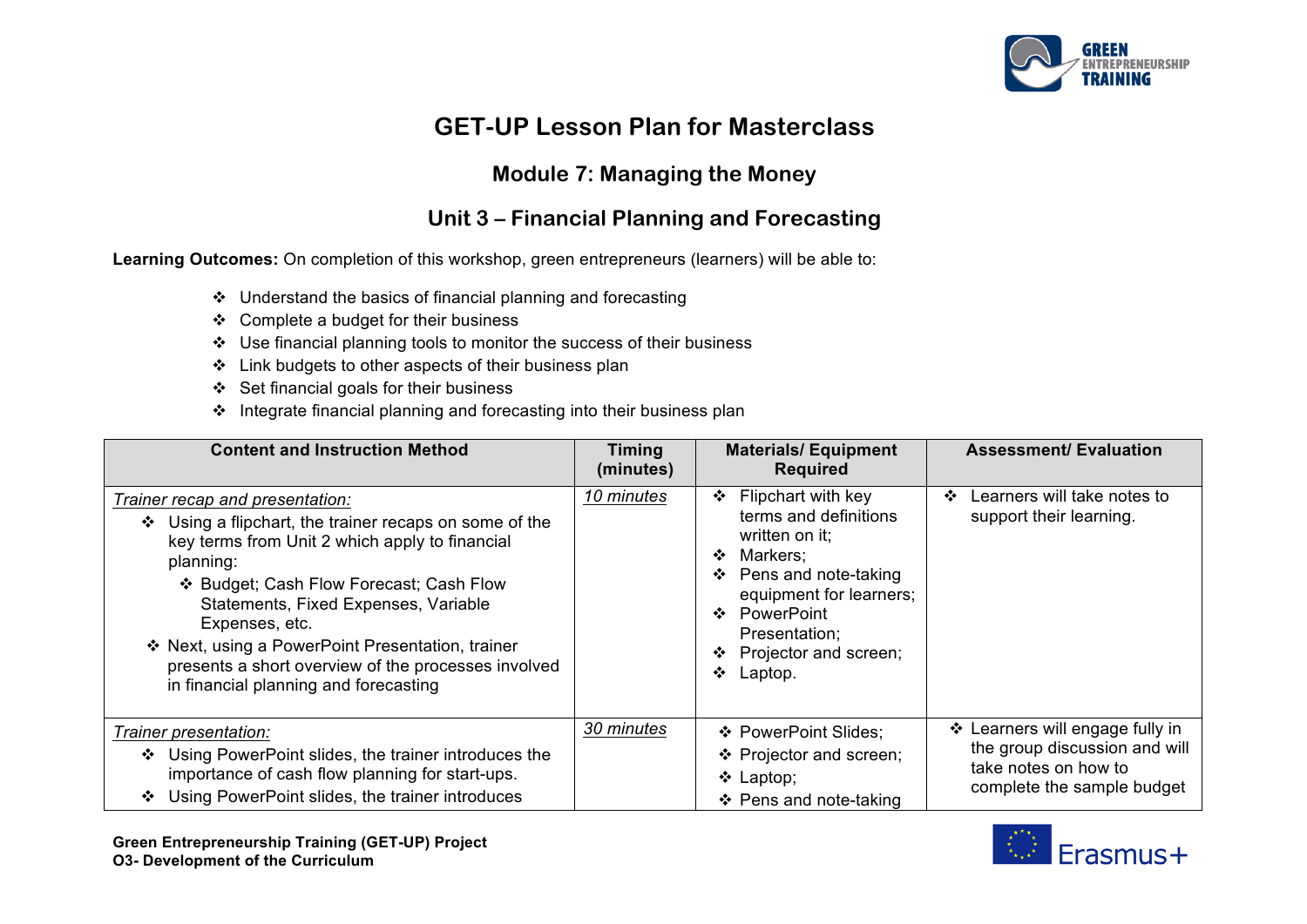

|         | learners to budgeting for their business by covering:                                                                                                                                                      |            | materials for learners.                                               | template.                                                                                |
|---------|------------------------------------------------------------------------------------------------------------------------------------------------------------------------------------------------------------|------------|-----------------------------------------------------------------------|------------------------------------------------------------------------------------------|
|         | ❖ What should your budget cover?                                                                                                                                                                           |            |                                                                       |                                                                                          |
|         | ❖ What will your budget need to include?                                                                                                                                                                   |            |                                                                       |                                                                                          |
|         | ❖ How can you use your budget to monitor your<br>business performance?                                                                                                                                     |            |                                                                       |                                                                                          |
|         | ❖ What is the difference between difference<br>between fixed and variable costs?                                                                                                                           |            |                                                                       |                                                                                          |
|         | ❖ How can you calculate key financial indicators<br>(e.g. profit margins) for your business using<br>your budget?                                                                                          |            |                                                                       |                                                                                          |
|         | Next, the trainer presents a sample budget from a<br>micro-enterprise; and talks the learners through how<br>to complete the find the figures for each budget<br>heading and how to complete the template. |            |                                                                       |                                                                                          |
|         | Trainer then facilitates a short group discussion on<br>completing a budget.                                                                                                                               |            |                                                                       |                                                                                          |
|         | Individual Learner Activity:                                                                                                                                                                               | 20 minutes | ❖ Copies of 'Budget'                                                  | Learners will complete the<br>❖                                                          |
|         | Asking learners to think of their own business, the<br>trainer distributes copies of a 'Budget' template to<br>all learners.                                                                               |            | template for all learners<br>(see Annex 1);<br>❖ Pens and note-taking | 'budget' template for their<br>business idea and will use<br>this to develop a financial |
| $\cdot$ | Learners are invited to work on their own to<br>complete the ' <b>Budget'</b> template for their own<br>business – the trainer will be on hand to answer any<br>questions that may arise.                  |            | materials for learners.                                               | plan for their business.                                                                 |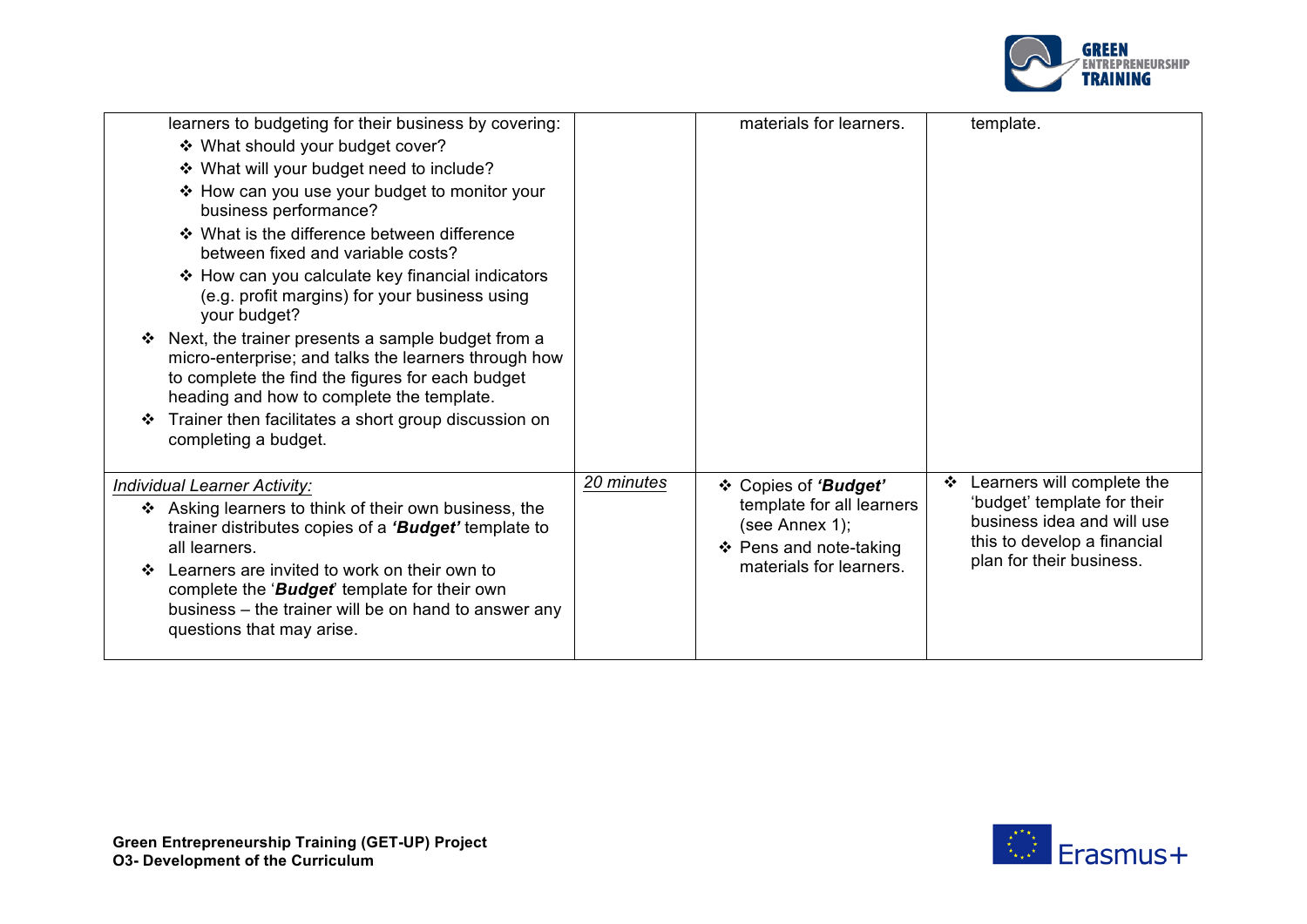

| Individual Learner Activity:<br>Using the budget template from the last exercise,<br>❖<br>the trainer invites learners to use the outcomes of<br>this budget to complete a SWOT Analysis for their<br>business idea.                                                                                                                                                                                                                                                                                                                                                                                                           | 10 minutes | ❖ Copies of 'SWOT'<br>template for all learners<br>(see Annex 2);<br>❖ Pens and note-taking<br>materials for learners.                                | Learners will complete the<br>❖<br>'SWOT' template for their<br>business idea and will use<br>this to develop their business<br>plan.                                                                                              |
|--------------------------------------------------------------------------------------------------------------------------------------------------------------------------------------------------------------------------------------------------------------------------------------------------------------------------------------------------------------------------------------------------------------------------------------------------------------------------------------------------------------------------------------------------------------------------------------------------------------------------------|------------|-------------------------------------------------------------------------------------------------------------------------------------------------------|------------------------------------------------------------------------------------------------------------------------------------------------------------------------------------------------------------------------------------|
| Trainer presentation:<br>❖ Using PowerPoint slides, trainer introduces how to<br>set financial goals for a business and gives<br>examples of financial goals for start-ups and micro-<br>enterprises.<br>Based on the results of the presentation, learners<br>are invited to define 2/3 financial goals for their<br>business.<br>Learners are encouraged to relate these financial<br>❖<br>goals to their business goals by asking themselves -<br>What do I want to get out of starting a green<br><b>business?</b> – and then asking how these business<br>goals will shape the financial dynamics within the<br>business. | 10 minutes | ❖ PowerPoint Slides;<br>❖ Projector and screen;<br>$\div$ Laptop;<br>❖ Pens and note-taking<br>materials for learners;                                | Learners will take notes to<br>❖<br>support their learning.<br>❖ Reflecting on their own<br>business idea, learners will<br>set 2/3 financial goals for<br>their business which will be<br>integrated into their business<br>plan. |
| <b>Closing Session and Evaluation</b><br>Trainer closes the master-class with a short verbal<br>❖<br>feedback session.<br>Trainer will distribute copies of the workshop<br>evaluation form to learners and asks them to<br>complete it.                                                                                                                                                                                                                                                                                                                                                                                       | 10 minutes | ❖ Copies of evaluation<br>forms for learners;<br>❖ Pens and note-taking<br>materials for learners;<br>❖ Flip-chart and markers<br>for verbal feedback | Learners will engage fully<br>❖<br>in the evaluation and<br>feedback activities and will<br>complete the evaluation<br>form.                                                                                                       |
| <b>Total Time</b>                                                                                                                                                                                                                                                                                                                                                                                                                                                                                                                                                                                                              | 90 minutes |                                                                                                                                                       |                                                                                                                                                                                                                                    |

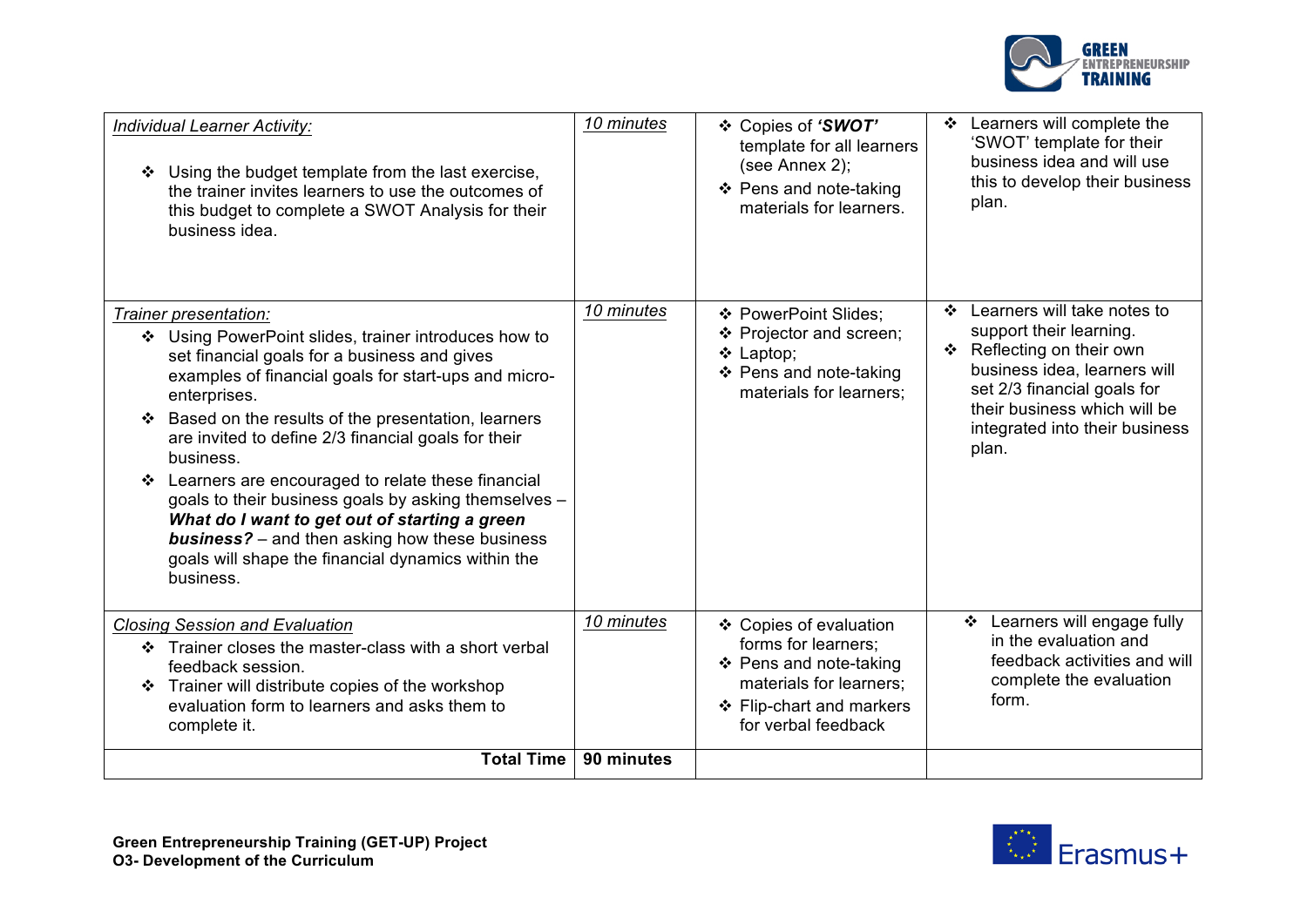

# **Annex 1 – Template – Budget**

|                          | <b>Budget</b> | <b>Actual</b> | <b>Under/Over</b> |
|--------------------------|---------------|---------------|-------------------|
| <b>Income</b>            |               |               |                   |
| <b>Operating Income</b>  |               |               |                   |
| Category 1               |               |               |                   |
| Category 2               |               |               |                   |
| Category 3               |               |               |                   |
| Category 4               |               |               |                   |
| Category 5               |               |               |                   |
| Category 6               |               |               |                   |
| Category 7               |               |               |                   |
| <b>Total</b>             |               |               |                   |
| <b>Expenses</b>          |               |               |                   |
| <b>Operating Expense</b> |               |               |                   |
| Accounting & Legal       |               |               |                   |
| Advertising              |               |               |                   |
| Depreciation             |               |               |                   |
| Dues & Subscriptions     |               |               |                   |
| Insurance                |               |               |                   |
| Interest Expense         |               |               |                   |
| Maintenance/Improvements |               |               |                   |
| Taxes & Licenses         |               |               |                   |
| Telephone                |               |               |                   |
| Travel                   |               |               |                   |
| <b>Utilities</b>         |               |               |                   |
| Web Hosting & Domains    |               |               |                   |